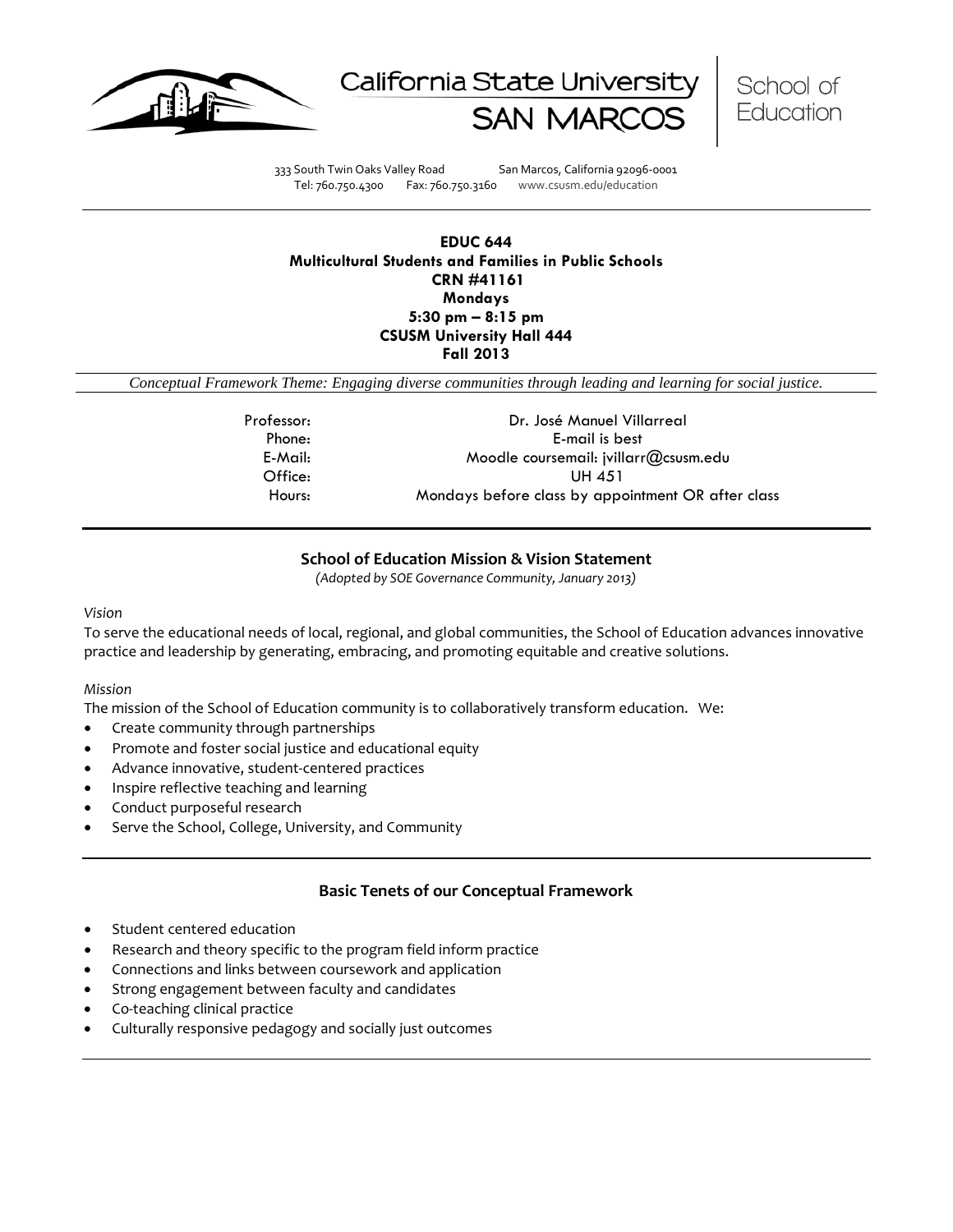## **COURSE DESCRIPTION**

Examines subjects which allow students to increase their level of awareness, knowledge, and skills that will render them effective teachers with culturally diverse students and families. Students will understand how families function and interact with schools. Students will consider how mainstream society defines/describes families and the ways families define and describe themselves. Finally, students will consider specific ethnic groups as well as interracial families, and inter-ethnic and intra-ethnic relations.

## **Course Objectives**

The objectives of this course are as follows:

- Examine the meaning of home-school connections in a Multicultural Society through the lens of a theoretical framework and application for families and students with various backgrounds.
- Understand and develop empathy for students and families different from your own.
- Apply real world analysis of data on the concept of the Achievement Gap and how the home-school connections may explain such student outcomes.
- Examine critically how teachers, classrooms, and schools can meet the needs of students and parents.
- Create a portfolio of strategies built on knowledge, awareness and skills for developing partnerships with diverse families successfully.
- Establish a role of "agent of change" in local schools that directly increases access and understanding of diverse learning communities.

#### **Required Texts**

- Create Success!: Unlocking the Potential of Urban Students, Association for Supervision & Curriculum Development (February 21, 2011)
- Publication Manual of the American Psychological Association, 6th Ed. (2009)
- Dantas, M.L. & Manyak, P.C. (2009). Home-School Connections in a Multicultural Society Learning From and With Culturally and Linguistically Diverse Families. New York: Routledge. ISBN-10: 0415997577
- **Moodle Readings: Assigned by Instructor**

## **Authorization to Teach English Learners**

This credential program has been specifically designed to prepare teachers for the diversity of languages often encountered in California public school classrooms. The authorization to teach English learners is met through the infusion of content and experiences within the credential program, as well as additional coursework. Candidates successfully completing this program receive a credential with authorization to teach English learners. *(Approved by CCTC in SB 2042 Program Standards, August 02)*

# **STUDENT LEARNING OUTCOMES**

## **California Teacher Performance Assessment (CalTPA)**

Beginning July 1, 2008 all California credential candidates must successfully complete a state-approved system of teacher performance assessment (TPA), to be embedded in the credential program of preparation. At CSUSM this assessment system is called the CalTPA or the TPA for short.

To assist your successful completion of the TPA, a series of informational seminars are offered over the course of the program. TPA related questions and logistical concerns are to be addressed during the seminars. Your attendance to TPA seminars will greatly contribute to your success on the assessment.

Additionally, SoE classes use common pedagogical language, lesson plans (lesson designs), and unit plans (unit designs) in order to support and ensure your success on the TPA and more importantly in your credential program.

The CalTPA Candidate Handbook, TPA seminar schedule, and other TPA support materials can be found on the SoE website: <http://www.csusm.edu/education/CalTPA/ProgramMaterialsTPA.html>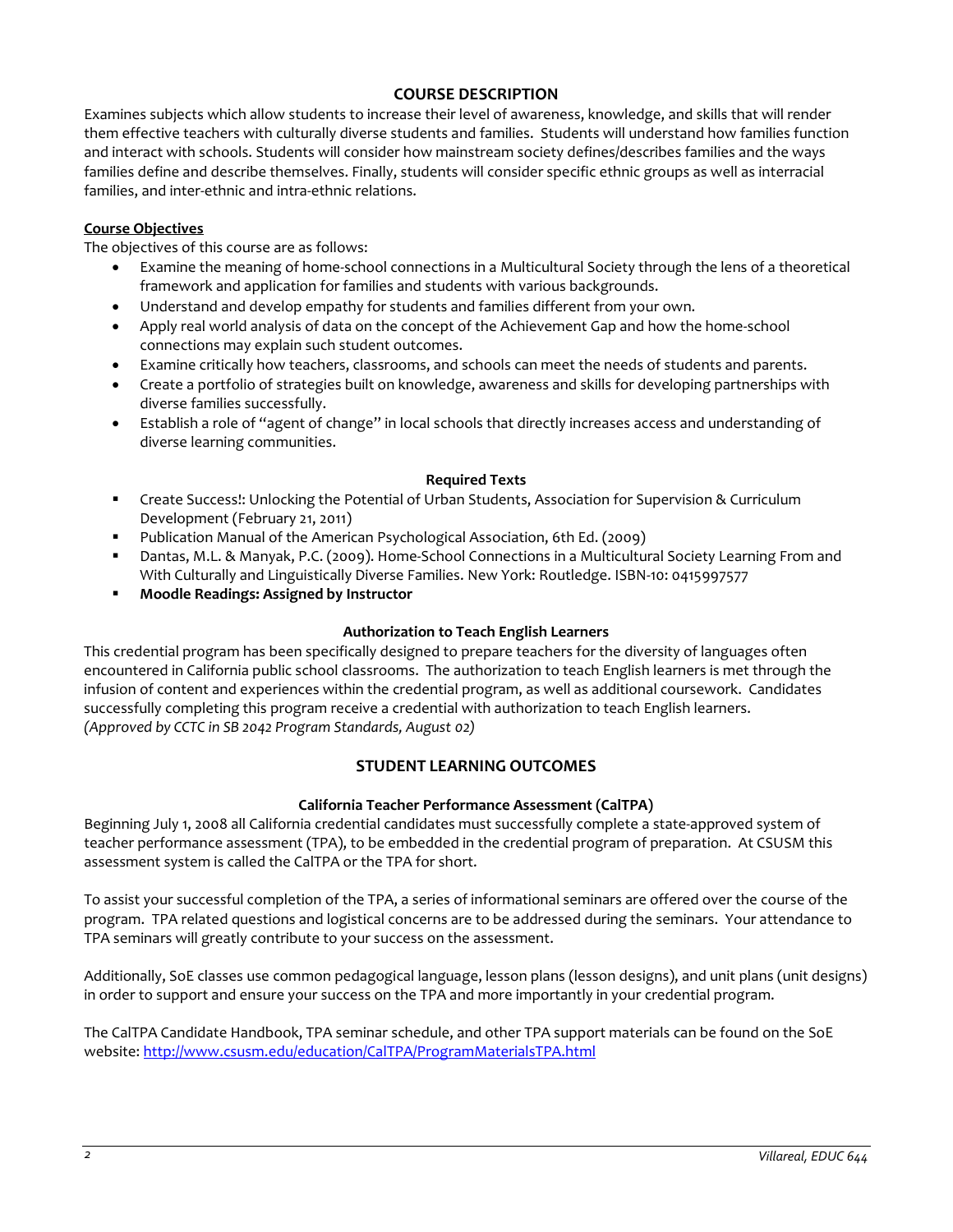## **Assessment of Professional Dispositions**

Assessing a candidate's dispositions within a professional preparation program is recognition that teaching and working with learners of all ages requires not only specific content knowledge and pedagogical skills, but positive attitudes about multiple dimensions of the profession. The School of Education has identified six dispositions – social justice and equity, collaboration, critical thinking, professional ethics, reflective teaching and learning, and life-long learning—and developed an assessment rubric. For each dispositional element, there are three levels of performance *unacceptable*, *initial target*, and *advanced target*. The description and rubric for the three levels of performance offer measurable behaviors and examples.

The assessment is designed to provide candidates with ongoing feedback for their growth in professional dispositions and includes a self-assessment by the candidate. The dispositions and rubric are presented, explained and assessed in one or more designated courses in each program as well as in clinical practice. Based upon assessment feedback candidates will compose a reflection that becomes part of the candidate's Teaching Performance Expectation portfolio. Candidates are expected to meet the level of *initial target* during the program.

## **School of Education Attendance Policy**

Due to the dynamic and interactive nature of courses in the School of Education, all candidates are expected to attend all classes and participate actively. At a minimum, candidates must attend more than 80% of class time, or s/he may not receive a passing grade for the course at the discretion of the instructor. Individual instructors may adopt more stringent attendance requirements. Should the candidate have extenuating circumstances, s/he should contact the instructor as soon as possible. *(Adopted by the COE Governance Community, December, 1997).*

This course deals with complex material processed in a variety of ways. Structured interactions, group processes, oral presentations, guided discussion of readings, and self-disclosure exercises are the norm. Given the fast-paced and highly interactive nature of the course, and given that teaching and learning is difficult (if not impossible) without regular attendance and full engagement in class, the above College Policy is amplified as follows: Your attendance and participation are basic to your learning and my evaluation of your learning in this class. You are expected to establish appropriate personal, academic and career priorities to facilitate said attendance and participation in this class.

\*Your grade will be negatively affected by absences and positively affected by regular attendance. **You will lose 10 points for each tardy or early departure, and 50 points for each absence, explained or unexplained.** One absence may be made up with approval.

\*\*Illness and emergency circumstances will be negotiated on a case-by-case basis.

These measures are intended to encourage responsibility for one's own learning in a democratic, collaborative and reciprocal-learning environment.

## **Students with Disabilities Requiring Reasonable Accommodations**

Candidates with disabilities who require reasonable accommodations must be approved for services by providing appropriate and recent documentation to the Office of Disable Student Services (DSS). This office is located in Craven Hall 4300, and can be contacted by phone at (760) 750-4905, or TTY (760) 750-4909. Candidates authorized by DSS to receive reasonable accommodations should meet with their instructor during office hours or, in order to ensure confidentiality, in a more private setting.

## **All University Writing Requirement**

Writing requirements for this class will be met as described in the assignments. Every course at the university, including this one, must have a writing requirement of at least 2500 words.

## **Graduate Writing Requirements**

The California State University maintains a Graduation Writing Assessment Requirement (GWAR) for master's students, to be completed before Advancement to Candidacy can be approved. A student may satisfy the graduate writing requirement in one of two ways: an acceptable standardized test score or a paper that receives a passing score as described in the GWAR rubric. Toward the goal of providing opportunity for graduate students in the School of Education to satisfy the writing requirement, all papers in all graduate classes must adhere to the rules of style (for writing and format style) detailed in the Publication Manual of the American Psychological Association, 6th Ed. (2009). This is a required textbook for all CSUSM COE graduate courses.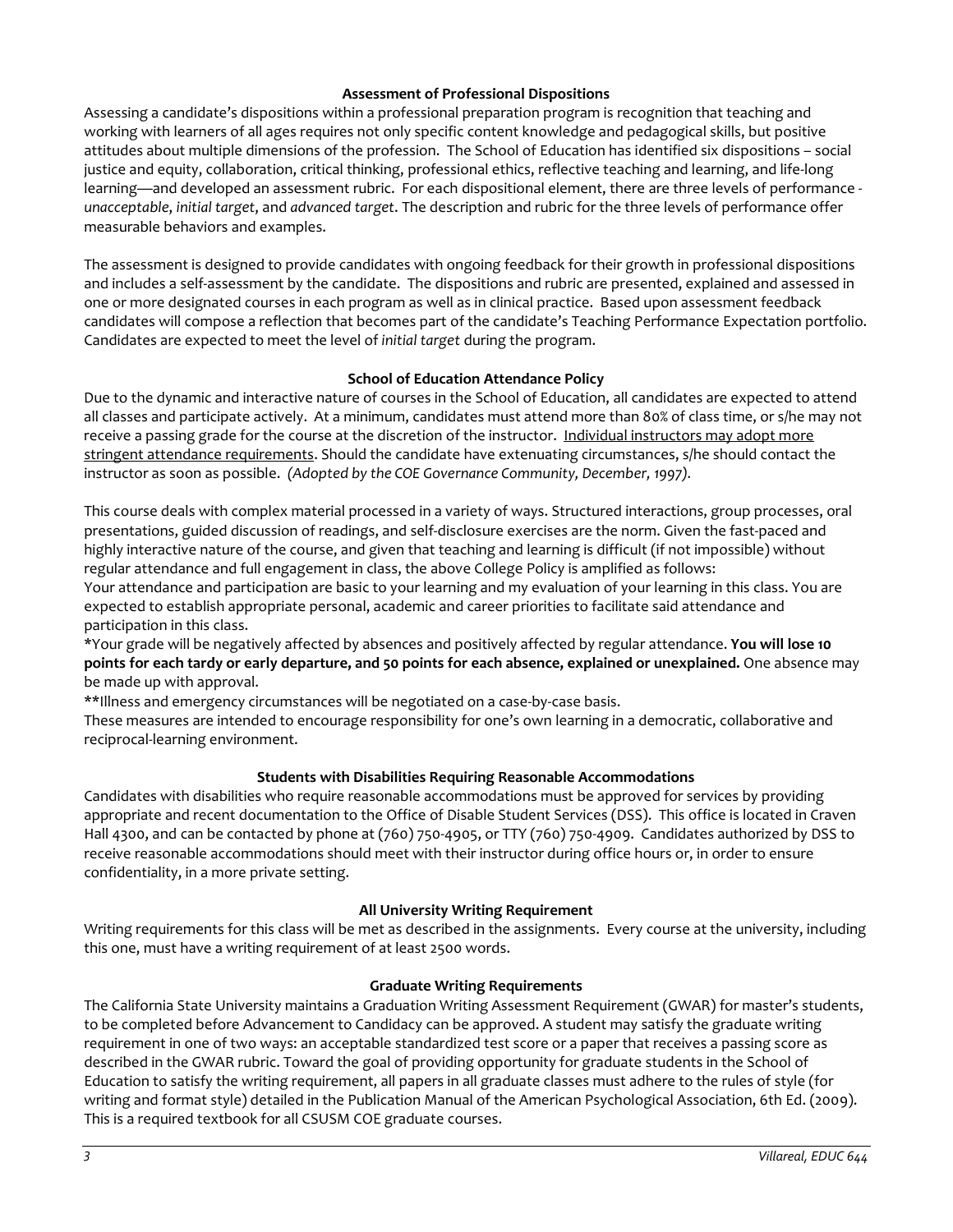## **CSUSM Academic Honesty Policy**

"Students will be expected to adhere to standards of academic honesty and integrity, as outlined in the Student Academic Honesty Policy. All written work and oral presentation assignments must be original work. All ideas/materials that are borrowed from other sources must have appropriate references to the original sources. Any quoted material should give credit to the source and be punctuated with quotation marks.

Students are responsible for honest completion of their work including examinations. There will be no tolerance for infractions. If you believe there has been an infraction by someone in the class, please bring it to the instructor's attention. The instructor reserves the right to discipline any student for academic dishonesty in accordance with the general rules and regulations of the university. Disciplinary action may include the lowering of grades and/or the assignment of a failing grade for an exam, assignment, or the class as a whole."

Incidents of Academic Dishonesty will be reported to the Dean of Students. Sanctions at the University level may include suspension or expulsion from the University.

## **Appeals:**

Every student has the right to appeal grades, or appeal for redress of grievances incurred in the context of any course. Disputes may be resolved informally with the professor, or through the formal appeal process.

## **Plagiarism:**

As an educator, it is expected that each candidate will do his/her own work, and contribute equally to group projects and processes. Plagiarism or cheating is unacceptable under any circumstances. If you are in doubt about whether your work is paraphrased or plagiarized see the Plagiarism Prevention for Students website [http://library.csusm.edu/plagiarism/index.html.](http://library.csusm.edu/plagiarism/index.html) If there are questions about academic honesty, please consult the University catalog.

## **Use of Technology:**

Candidates are expected to demonstrate competency in the use of various forms of technology (i.e. word processing, electronic mail, Moodle, use of the Internet, and/or multimedia presentations). Specific requirements for course assignments with regard to technology are at the discretion of the instructor. Keep a digital copy of all assignments for use in your teaching portfolio. All assignments will be submitted online, and some will be submitted in hard copy as well. Details will be given in class.

## **Ability:**

Every student has the right to an equitable education and appropriate accommodations. Students having differing ability (mobility, sight, hearing, documented learning challenges, first language/English as a second language) are requested to contact the professor at the earliest opportunity. Every effort will be made to accommodate special needs. Students are reminded of the availability of Disabled Student Services, the Writing Center, technology assistance in the computer labs, and other student support services available as part of appropriate accommodations for special needs students. Students may be required to use the Writing Center or similar resource for all written assignments, based on performance on the first writing assignment.

## **Electronic Communication Protocol:**

Electronic correspondence is a part of your professional interactions. If you need to contact the instructor, e-mail is often the easiest way to do so. It is my intention to respond to all received e-mails in a timely manner. Please be reminded that e-mail and on-line discussions are a very specific form of communication, with their own nuances and etiquette. For instance, electronic messages sent in all upper case (or lower case) letters, major typos, or slang, often communicate more than the sender originally intended. With that said, please be mindful of all e-mail and on-line discussion messages you send to your colleagues, to faculty members in the School of Education, or to persons within the greater educational community. All electronic messages should be crafted with professionalism and care. Things to consider:

- Would I say in person what this electronic message specifically says?
- How could this message be misconstrued?
- Does this message represent my highest self?
- Am I sending this electronic message to avoid a face-to-face conversation?

In addition, if there is ever a concern with an electronic message sent to you, please talk with the author in person in order to correct any confusion.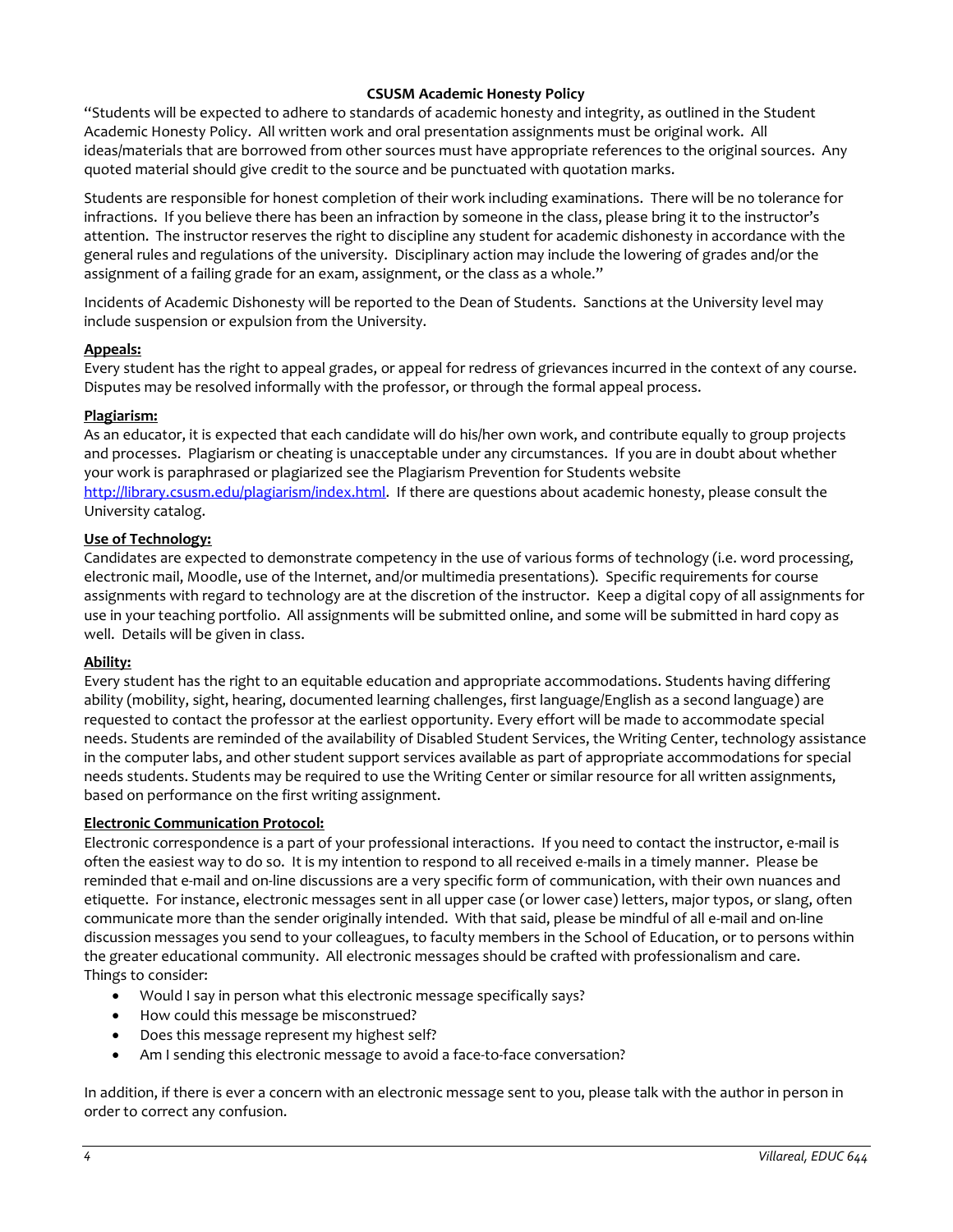## **Course Requirements**

# **Assignments**

All students are expected to participate in class activities and demonstrate reflective learning. It is important that students are well prepared for course sessions by completing the readings and assignments scheduled BEFORE each class session.

All assignments are to be submitted on the due date. **Assignments not handed in on the due date will lose 10% of earned credit per day.** Assignments should adhere to APA style (see above Graduate Writing Requirement) submitted electronically on Moodle AND in submitted in paper format in class.

- Attendance and Participation (Moodle Discussions) **200 points**
- Language and Culture Presentation **200 points**
- Resource Review **200 points**
- Ethnographic interview or School Family Event **300 points**
- Reflections **100 points**

## **Assignments**

*Note: Please note that all of your assignments will need to be submitted twice - once electronically on Moodle, and once in person in paper format. All grading is done on the paper format.* 

# **A. (Attendance and) Active Participation**

# **– both online (Moodle Discussion Board) and in class Regular Preparation and Participation**

This course is intended to be highly interactive and participatory with the expectation that students will be able to have deep conversations that matter about topics related to home-school connections in a multicultural society. As a class, we will establish norms in how we will communicate. The class will strive to establish and maintain an environment of open and honest conversations about issues related to multicultural families in schools. Of the grade, 25% earned in the class will depend on the degree to which students participate actively in class activities and conversations (both online and in class).

Students will post comments on readings. The postings may also include current issues as they relate to each session's topic on Moodle PRIOR TO each session. **Your comments need to directly quote, reflect on, and analyze your readings. In other words, your opinions and application statements need to be preceded by an explicit analysis of the text and response.**

# **B. Written Assignments and Presentations**

# **1. Culture Expert Assignment [Presentations]**

## **DUE – SEE CALENDAR**

You may work in groups of up to 2 students (3 with approval) for this assignment.

You will be responsible for presenting one culture in a dynamic, interactive way to the class. Some presentation components may include a case study of a student and family (together), songs, poetry, traditional story, an audiovisual of the culture / language group, current community and school issues faced by this group, and considering the merits of a legal case that would involve the class in determining an equitable resolution of the case. IMPORTANT: Please be mindful of the distinction between primary and secondary cultural characteristics and EXPLICITLY SIGNPOST the difference in your work and presentations. For example, presenting a Chinese folktale is very different from presenting a story about a Chinese American experience.

## **2. Resource Review – Home-School Connections in American Schools [SUBMIT] DUE SESSION 10**

Research a current issue in education and/or society related to families that will likely have an impact on your educational practice. Choose a resource (articles, book, film, community center, community program, websites, other – see the SDCOE Parent Resource Guide on the SDCOE website or on Moodle Resources module for examples) you wish to review related to an issue of interest to you. Then, examine and analyze the resource to prepare a 2 to 3-page (maximum) review and accompanying 5-slide (maximum) PowerPoint presentation (i.e. PREZI), extrapolating social / personal implications for your own professional goals as an educator in a diverse society, as well as policy and legal considerations. Some issues you might consider are the legal rights of parents (e.g., program selection for parents of English Learners under Proposition 227 or the Categorical Program Monitoring process established by the State), and language and literacy resources for parents. Your review should include the following: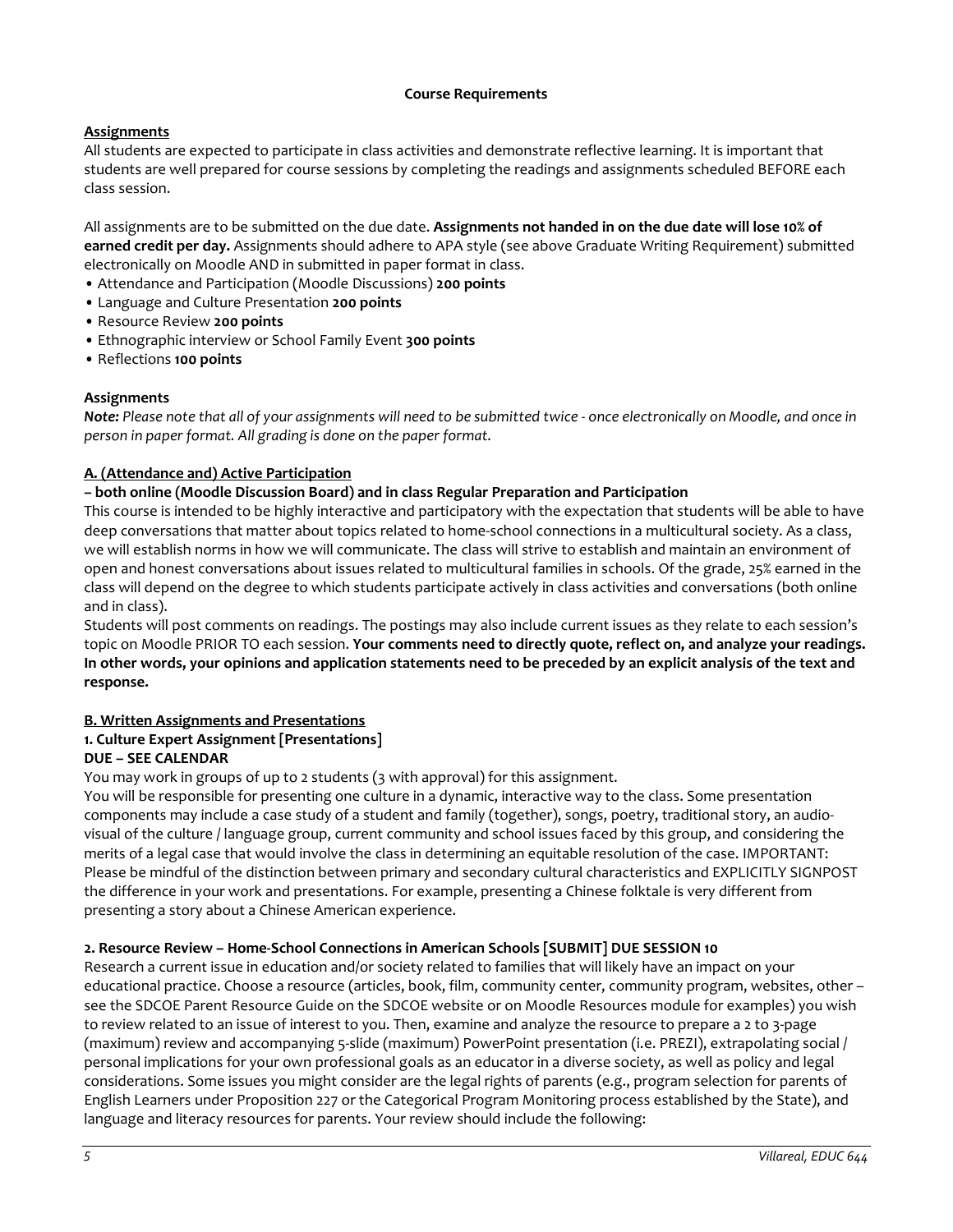- a) A discussion of the resource reviewed. (e.g., 2 articles or 1 book or 1 center or...)
- b) Why is this issue important?
- c) How does it relate to your passion about education?
- d) How can addressing this issue have a positive impact on education or society?
- e) What might happen if schools do make changes to address the issue?
- f) What can you, as an educational leader, do to have an impact in transforming schools or society to address the issue?

#### **3. Reflections on Essential Questions [SUBMIT]– DUE SESSION 14**

At the beginning of each class there will be an Essential Question which will be the base for your reflection as we begin each class. Class time will be provided to allow for reflection before and at the end of class. Please keep a composition book or journal with your reflections. I will ask to review them periodically during the class in order to establish progress in your reflections.

In Moodle, read at least three other reviews posted by your colleagues and post a brief reflection (1 – 2 paragraphs maximum) about each review. Reflections need to be uploaded and posted on Moodle under "Assignments" AND the "Discussion Board." In your reflections, please include the following for each:

- a) How does this issue resonate with you?
- b) Do you see a connection with the issue your colleague addressed and the issue you selected and examined?
- c) What are your recommendations for making a difference or having an impact as it relates to this issue?
- d) How can addressing this issue have a positive impact on education on BOTH of the following groups: CLD students, families and communities? For ALL students and society at large?

#### **4. Ethnographic interview with a Principal or Assistant Principal [PRESENTATION]- SEE CALENDAR**

You may work in groups of up to 2 (3 with my approval) for either assignment*.* 

In this assignment, you will conduct an interview of a Principal or Assistant Principal to discuss what has worked in building successful home-school connections. The purpose of the interview is to conduct an extensive analysis of the issues and topics discussed in class, and gain insight into how theory is placed into practice for educators. To the degree possible, you should be able to identify if a home-school connection has been established and whether it is sustainable.

A digital video of the interview needs to be prepared and submitted (permission from the interviewee needs to be secured – see the permission form on Moodle / Resources). You will be responsible for compiling a portfolio that contains the following four components:

- a) the interview questions and transcript of responses to the questions,
- b) a video (DVD),
- c) a summary and analysis of the interview (focus on the interviewee), and
- d) your own reflections about the interview (focus on impact on your thinking).

The reflection should, minimally, address your impressions of, relate the information obtained from class discussions and describe what you learned from this experience. All students will give class presentations of the interviews. **OR** 

## **School Family Event [SUBMIT] - DUE SESSION 9-14**

You will need to plan and implement a special school event (family science night; "Cuéntame un cuento," etc.) to encourage family and community involvement in school. For the assignment, you are to submit all the artifacts:

- a) invitations or notices,
- b) agenda
- c) photos or video,
- d) a 2 to 4-page reflection MAX in response to the following questions:
	- a. How did the event incorporate families' strengths?
	- b. How did the event incorporate the diverse families' languages and cultures?
	- c. Describe the essential ambience and climate that emerged during the event.
	- d. What did you learn from the event?
	- e. What would you improve next time you implement a similar event?
	- f. Final words of wisdom you would like to share with other educators.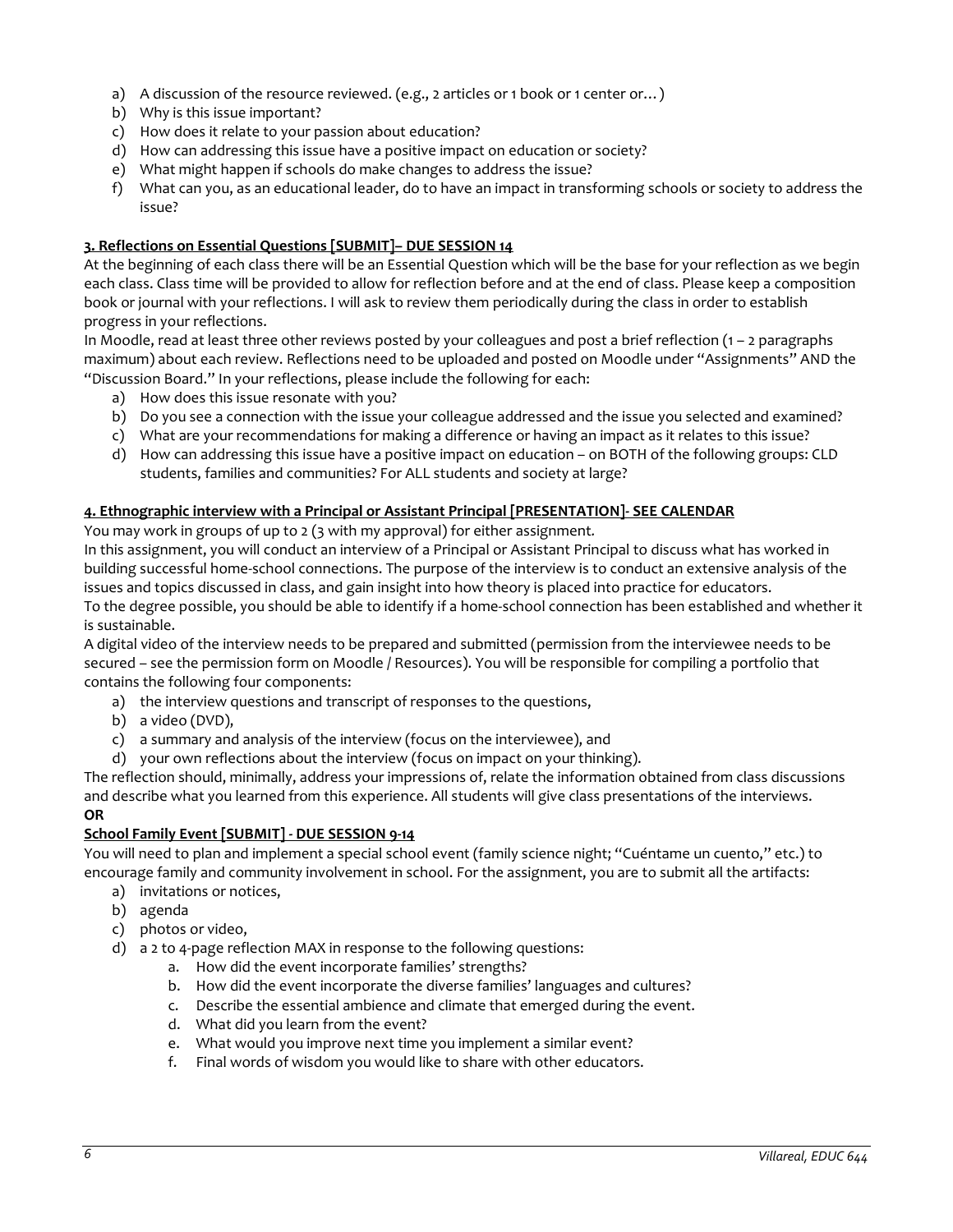## **Grading Standards**

| <b>Grading</b>    |                 |
|-------------------|-----------------|
| $94 - 100 = A$ ;  | $80 - 83 = B$   |
| $90 - 93 = A$ -;  | $77 - 79 = C +$ |
| $87 - 89 = B +$ ; | $73-76 = C$     |
| $84 - 86 = B$ ;   | $70-73 = C$     |
|                   |                 |

*Grading Emphasis*: Each written assignment will be graded approximately 80% on content and writing (detail, logic, synthesis of information, depth of analysis, etc.), and up to 20% on mechanics (grammar, syntax, spelling, format, uniformity of citation, etc.). You are expected to write at or above the minimum competency level for writing. All citations need to use APA format.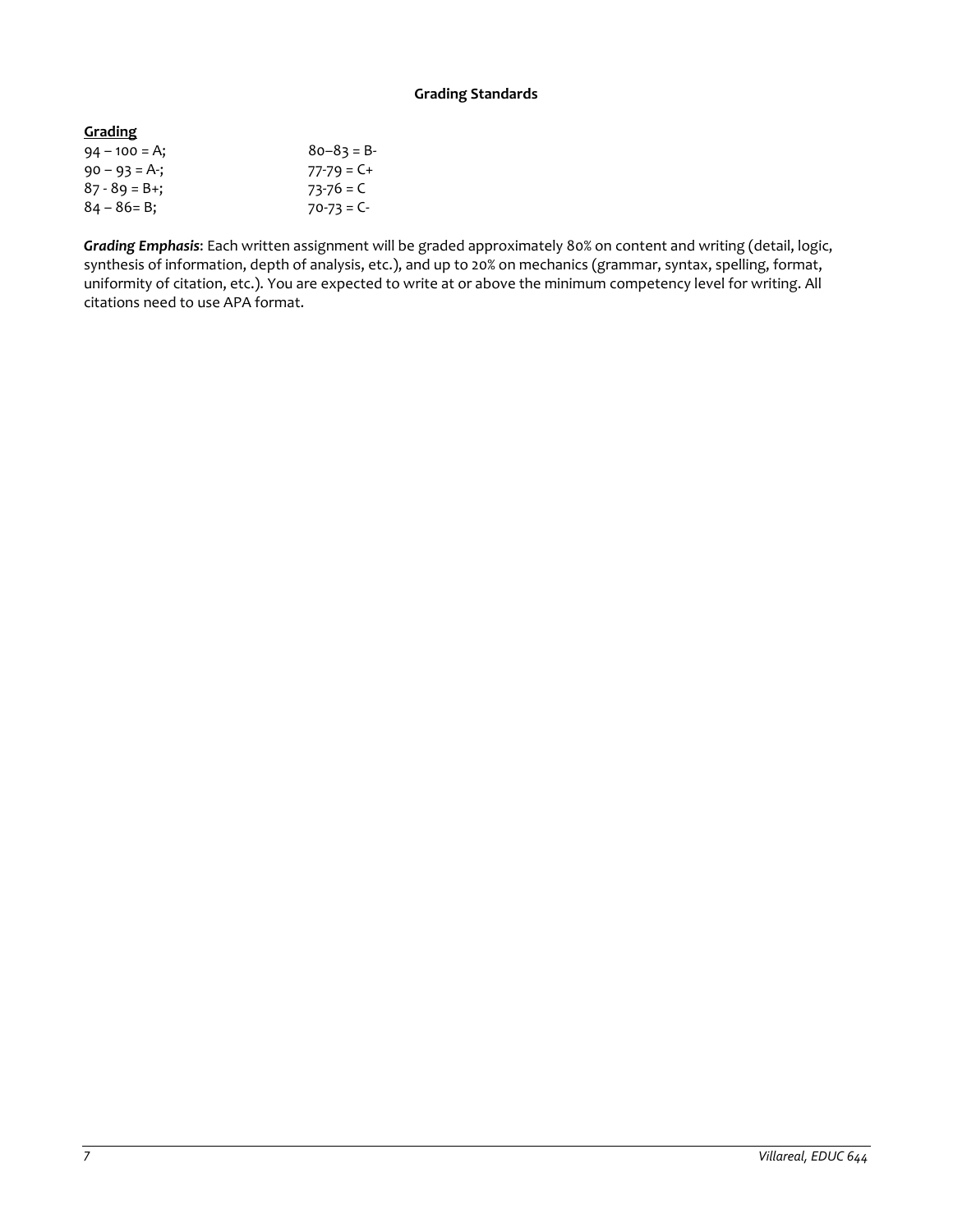# **Course Schedule**

This course schedule is tentative and may change to accommodate topics that arise during the discussions and conversations.

| Date                                 | <b>Activity/Topic - In Class</b>                                                                                                           | Readings/Assignments - Prep BEFORE Class<br>$DL = Discussion$ Leaders - 1 or 2 per session                                                                                                             |
|--------------------------------------|--------------------------------------------------------------------------------------------------------------------------------------------|--------------------------------------------------------------------------------------------------------------------------------------------------------------------------------------------------------|
| Session 1<br>8/26/13                 | Syllabus<br>Introductions<br>Education and the world today Syllabus details<br>and signups                                                 | Recent Topics regarding Home-School<br>Connections and diverse communities                                                                                                                             |
| Session 2<br>9/2/13                  | <b>HOLIDAY</b>                                                                                                                             | <b>HOLIDAY</b>                                                                                                                                                                                         |
| Session 3<br>9/9/13<br><b>MOODLE</b> | <b>API/AYP Discussion</b>                                                                                                                  | Dantas & Manyak (2010) Chapter 14: Home-School-<br>Community Collaborations in Uncertain Times -<br><b>Francisco Rios</b>                                                                              |
| Session 4<br>9/16/13                 | Theory to Practice in building Home-School<br>Connections<br>Personal experiences with diverse families in<br>schools                      | Dantas & Manyak (2010) Chapter 5: Discontinuities<br>and Differences among Muslim Arab-Americans:<br>Making It at Home and School<br>Rajagopal (2011) Chapter 1. Culturally Responsive                 |
| Session 5<br>9/23/13                 | Parents' Motivations for Involvement in Their<br>Children's Education<br>Culture Expert Presentation Group #1                              | Instruction<br>Dantas & Manyak (2010) Chapter 7: Fostering<br>Academic Identities among Latino Immigrant<br>Students: Contextualizing Parents' Roles - Lilia D.<br>Monzó                               |
|                                      |                                                                                                                                            | Rajagopal (2011) Chapter 2. Rigorous Expectations<br>and Rewards<br><b>REFLECTIONS DUE</b>                                                                                                             |
| Session 6<br>9/30/13                 | Influences and Challenges to Better Parent-<br><b>School Collaborations</b><br>Culture Expert Presentation Group #2                        | Dantas & Manyak (2010) Chapter 3: The Impact of<br>Social Dynamics on Immigrant Children's Language<br>and Literacy Practices: Learning from Asian Families -<br>Guofang Li                            |
|                                      |                                                                                                                                            | Rajagopal (2011) Chapter 3. Essentials-focused<br>Planning                                                                                                                                             |
| Session 7<br>10/7/13                 | African American Families and Social Change                                                                                                | Dantas & Manyak (2010) Chapter 8: Do You Hear<br>What I Hear?: Using the Parent Story Approach to<br>Listen to and Learn from African American Parents -<br>Patricia A. Edwards and Jennifer D. Turner |
| Session 8                            | Intercultural Considerations in School-Family                                                                                              | Rajagopal (2011) Chapter 5. Test Models<br>Moodle: Articles/Reflections                                                                                                                                |
| 10/14/13<br><b>MOODLE</b>            | Partnerships Ethnographic interview with a<br>Principal or Assistant Principal Group #1                                                    | Moodle: Hartman (2010): School connectedness and<br>Cultural Dynamics (pp. 80-85)                                                                                                                      |
|                                      |                                                                                                                                            | Rajagopal (2011) Chapter 4. Assessing for Mastery<br>During Class'                                                                                                                                     |
| Session 9<br>10/21/13                | Parental Involvement and Children's School<br><b>Success</b><br>Ethnographic interview with a Principal or<br>Assistant Principal Group #2 | Dantas & Manyak (2010) Chapter 6: Building<br>Connections between Homes and Schools - Melissa<br>M. Schulz                                                                                             |